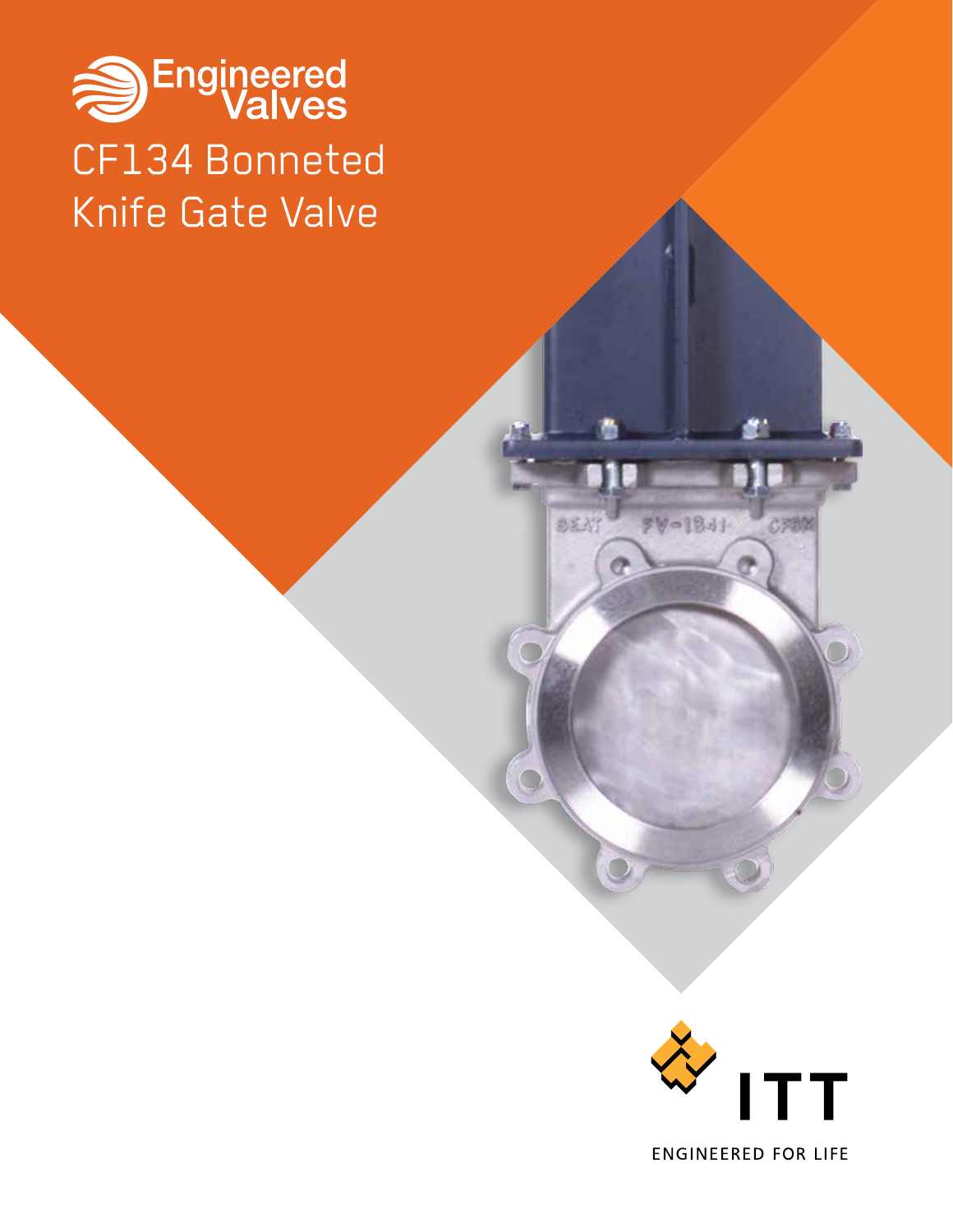# CF134 Bonneted Knife Gate Valve

The Fabri-Valve C/F134R/S bonneted knife gate valve is used in difficult services to provide high cycle stem sealing and superior stem seal containment. The cylindrical packing around the stem provides a tighter, easier to maintain stem seal. Bonneted valves are available with an optional metal backseat on the stem. In addition, the valve can be supplied with a gate wiper and purge ports in the bonnet to minimize movement of material into the bonnet. If a non-pressurized dirt shield is required, specify a Figure 37 w/dirt shroud. Standard body materials include Figure 304, 316 and 317L stainless steel. Special alloys such as 254 SMO®, Hastelloy C...are also available.

#### Shutoff Performance

#### **Metal Seat**

• Single integral metal seat

| $1.5 - 24$    | 40cc / minute / inch of valve size |
|---------------|------------------------------------|
| $25'' - 48''$ | 60cc / minute / inch of valve size |
| Above 48"     | consult factory                    |

- Single hardfaced integral metal seat 1.5"- 24" 80cc / minute / inch of valve size 25" – 48" 120cc / minute / inch of valve size Above 48" consult factory
- Single hardfaced replaceable metal seat 1.5"- 24" 80cc / minute / inch of valve size Above 24" consult factory
- Dual metal seats Consult factory. All sizes

#### **Resilient Seat**

- Single "D" ring, or single replaceable resilient seat (excluding PTFE) Zero leakage. All sizes
- Dual seats Consult factory. All sizes
- Single replaceable PTFE seat Consult factory. All sizes

### Flow Coefficients

The Cv values below represent U.S. gallons per minute 60°F water through a 100% open valve at a pressure drop of 1 psi. The metric equivalent, Kv, is the flow of water at  $+16^{\circ}$ C through the valve in cubic meters per hour at a pressure drop of 1 kg/cm2. To convert Cv to Kv, multiply the Cv by 0.8569.

#### **Specifications**

| Size Range               | $1.5" - 96"$ |
|--------------------------|--------------|
| Pressure Rating 1.5"-24" |              |

**Pressure Rating** 1.5"-24" 150 psi (10.3 bar) CWP Consult Factory for higher pressures.

#### **Bonnet**

150 psi (10.3 bar) CWP standard. If a Non-pressurized dirt shield is required, use a Figure 37 w/dirt shroud.

**Temperature Rating** 1.5"-48" 450°F (232°C)

Designs available to 2000°F, Consult Factory. Service temperatures above 400°F (204°C) require high temperature fasteners. Specify service temperature on paperwork.

**Flanges Drilling** ANSI 125/150

#### Testing

Every Fabri-Valve C/F134 is fully tested prior to shipment. Testing includes a body shell test, a seat test, and a cycling test to insure proper functioning of moving parts. Additional testing is also available. Please let us know your requirements.

#### **Standard Shell test:**

• Hydro test at 1.5 times the rated CWP (cold working pressure) – Zero allowable leakage

#### **Standard Seat test:**

- Metal Seat: Hydro test at 40 psi and at the rated CWP
- Resilient Seat: Hydro test at 15 psi and rated CWP

|                | <b>Figure C134 Bonneted Knife Gate Valves</b>  |        |                      |           |        |                        |         |                                         |        |                     |  |
|----------------|------------------------------------------------|--------|----------------------|-----------|--------|------------------------|---------|-----------------------------------------|--------|---------------------|--|
|                | C <sub>v</sub> Ratings, Port Diameter and Area |        |                      |           |        |                        |         |                                         |        |                     |  |
|                |                                                |        | <b>Standard Port</b> |           |        | <b>With V-Port</b>     |         | With Repl. Poly or<br>Repl. Rubber seat |        |                     |  |
|                | Valve Size                                     | C.     | Port I.D.            | Port Area | C      | Port I.D.<br>Port Area |         |                                         |        | Port I.D. Port Area |  |
| In.            | DN                                             |        | Inches               | Sq. In.   |        | Inches                 | Sq. In. |                                         | Inches | Sq. In.             |  |
| $\overline{2}$ | 50                                             | 288    | 2.00                 | 3.1       | 165    | 2.00                   | 2.8     | 288                                     | 2.00   | 3.1                 |  |
| 3              | 75                                             | 648    | 3.00                 | 7.1       | 355    | 3.00                   | 6.3     | 648                                     | 3.00   | 7.1                 |  |
| 4              | 100                                            | 1,152  | 4.00                 | 12.6      | 515    | 4.00                   | 9.5     | 1,152                                   | 4.00   | 12.6                |  |
| 6              | 150                                            | 2,592  | 6.00                 | 28.3      | 1,350  | 6.00                   | 24.9    | 2,592                                   | 6.00   | 28.3                |  |
| 8              | 200                                            | 4,608  | 8.00                 | 50.3      | 2,050  | 8.00                   | 38.1    | 4,608                                   | 8.00   | 50.3                |  |
| 10             | 250                                            | 7,208  | 10.00                | 78.5      | 3,200  | 10.00                  | 59.0    | 7,208                                   | 10.00  | 78.5                |  |
| 12             | 300                                            | 10,400 | 12.00                | 113.1     | 4,450  | 12.00                  | 82.3    | 10,400                                  | 12.00  | 113.1               |  |
| 14             | 350                                            | 12,650 | 13.25                | 137.9     | 5,350  | 13.25                  | 98.8    | 10,080                                  | 12.00  | 113.1               |  |
| 16             | 400                                            | 16.750 | 15.25                | 182.6     | 6.950  | 15.25                  | 128.4   | 14,200                                  | 14.25  | 159.5               |  |
| 18             | 450                                            | 21.450 | 17.25                | 233.7     | 10.700 | 17.25                  | 198.2   | 18,500                                  | 16.25  | 207.4               |  |
| 20             | 500                                            | 26,700 | 19.25                | 291.0     | 13,250 | 19.25                  | 245.4   | 22,700                                  | 18.00  | 254.5               |  |
| 24             | 600                                            | 38,900 | 23.25                | 424.6     | 15,400 | 23.25                  | 284.7   | 33,900                                  | 22.00  | 380.1               |  |

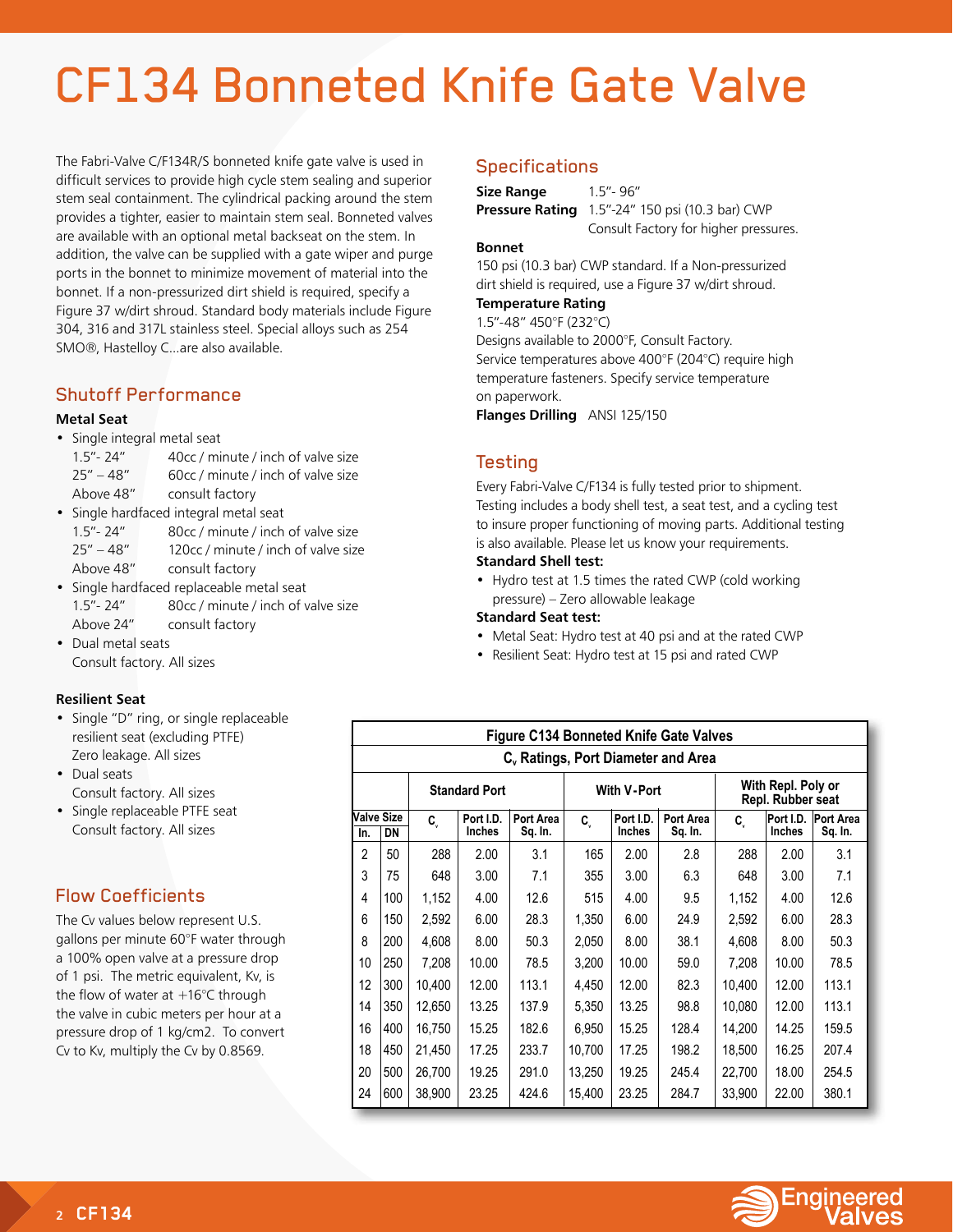#### **Dimensions**

| <b>Valve Size</b> |     | DIMENSION Inches (mm) C134 with HANDWHEEL |             |                     |                     |               |                |           |    |                     |                     | Weight**            |             |                    |                    |                     |      |     |
|-------------------|-----|-------------------------------------------|-------------|---------------------|---------------------|---------------|----------------|-----------|----|---------------------|---------------------|---------------------|-------------|--------------------|--------------------|---------------------|------|-----|
| <b>Inches</b>     | DN  | Α                                         | C           | H*                  | J                   | Κ             |                | М         | N  | P                   | R                   | s                   |             | ٧                  | W                  | Y                   | Ib   | kg  |
| 2                 | 50  | $18 - 5/8$<br>(465)                       | 8<br>(203)  | 2<br>(51)           | 6<br>(152)          | 3/8<br>(10)   | $\overline{2}$ | 5/8-11NC  | 4  | $4 - 3/4$<br>(121)  | $3 - 5/8$<br>(92)   | $6 - 1/4$<br>(159)  | 1/16<br>(2) | 9/16<br>(14)       | $1 - 7/8$<br>(48)  | $5 - 1/8$<br>(130)  | 40   | 18  |
| 3                 | 80  | 22-1/16<br>(560)                          | 8<br>(203)  | 3<br>(76)           | $7 - 1/2$<br>(191)  | 13/32<br>(10) | $\overline{2}$ | 5/8-11NC  | 4  | 6<br>(152)          | 5<br>(127)          | $6 - 1/4$<br>(159)  | 1/16<br>(2) | 9/16<br>(14)       | 2<br>(51)          | $6 - 1/8$<br>(156)  | 62   | 28  |
| 4                 | 100 | 25-13/16<br>(656)                         | 8<br>(203)  | 4<br>(102)          | 9<br>(229)          | 13/32<br>(10) | $\overline{2}$ | 5/8-11NC  | 8  | $7 - 1/2$<br>(191)  | $6 - 3/16$<br>(157) | $6 - 1/4$<br>(159)  | 1/16<br>(2) | 11/16<br>(17)      | 2<br>(51)          | $7 - 1/8$<br>(181)  | 77   | 35  |
| 6                 | 150 | $35 - 7/16$<br>(900)                      | 10<br>(254) | 6<br>(152)          | 11<br>(279)         | 7/16<br>(11)  | $\overline{2}$ | 3/4-10NC  | 8  | $9 - 1/2$<br>(241)  | $8 - 1/2$<br>(216)  | $7 - 3/8$<br>(187)  | 1/16<br>(2) | 5/8<br>(16)        | $2 - 1/4$<br>(57)  | 10<br>(254)         | 110  | 50  |
| 8                 | 200 | $46 - 1/8$<br>(1172)                      | 12<br>(305) | 8<br>(203)          | $13 - 1/2$<br>(343) | 5/8<br>(16)   | $\overline{2}$ | 3/4-10NC  | 8  | $11 - 3/4$<br>(298) | $10 - 5/8$<br>(270) | $7 - 3/8$<br>(187)  | 1/16<br>(2) | 13/16<br>(21)      | $2 - 3/4$<br>(70)  | $12 - 3/4$<br>(324) | 190  | 86  |
| 10                | 250 | $52 - 5/8$<br>(1337)                      | 16<br>(406) | 10<br>(254)         | 16<br>(406)         | 1/2<br>(13)   | 4              | 7/8-9NC   | 12 | $14 - 1/4$<br>(362) | $12 - 3/4$<br>(324) | $7 - 3/8$<br>(187)  | 1/8<br>(3)  | 15/16<br>(24)      | $2 - 3/4$<br>(70)  | $16 - 1/8$<br>(410) | 260  | 118 |
| 12                | 300 | $62 - 1/8$<br>(1578)                      | 16<br>(406) | 12<br>(305)         | 19<br>(483)         | 1/2<br>(13)   | 4              | 7/8-9NC   | 12 | 17<br>(432)         | 15<br>(381)         | $7 - 1/2$<br>(191)  | 3/16<br>(5) | (25)               | 3<br>(76)          | $18 - 3/4$<br>(476) | 370  | 168 |
| 14                | 350 | 68-13/16<br>(1748)                        | 20<br>(508) | $13 - 1/4$<br>(337) | 21<br>(533)         | 7/16<br>(11)  | 4              | $1-8NC$   | 12 | $18 - 3/4$<br>(476) | $16 - 1/4$<br>(413) | $7 - 3/4$<br>(197)  | 3/16<br>(5) | 15/16<br>(24)      | 3<br>(76)          | 19-7/8<br>(505)     | 441  | 200 |
| 16                | 400 | 78-13/16<br>(2002)                        | 20<br>(508) | $15 - 1/4$<br>(387) | $23 - 1/2$<br>(597) | 9/16<br>(14)  | 6              | $1-8NC$   | 16 | $21 - 1/4$<br>(540) | $18 - 1/2$<br>(470) | $11 - 3/4$<br>(298) | 3/16<br>(5) | $1 - 1/16$<br>(27) | $3 - 1/2$<br>(89)  | $22 - 3/8$<br>(568) | 600  | 272 |
| 18                | 450 | 87-1/16<br>(2211)                         | 20<br>(508) | $17 - 1/4$<br>(438) | 25<br>(635)         | 5/8<br>(16)   | 6              | 1-1/8-7NC | 16 | $22 - 3/4$<br>(578) | 21<br>(533)         | $11 - 3/5$<br>(298) | 3/16<br>(5) | $1 - 1/16$<br>(27) | $3 - 1/2$<br>(89)  | $24 - 3/8$<br>(619) | 714  | 324 |
| 20                | 500 | 95-15/16<br>(2437)                        | 20<br>(508) | $19 - 1/4$<br>(489) | $27 - 1/2$<br>(699) | 29/32<br>(23) | 8              | 1-1/8-7NC | 20 | 25<br>(635)         | 23<br>(584)         | 14<br>(356)         | 3/16<br>(5) | $1 - 3/16$<br>(30) | $4 - 1/2$<br>(114) | 26-3/8<br>(670)     | 825  | 374 |
| 24                | 600 | 111<br>(2819)                             | 20<br>(508) | $23 - 1/4$<br>(591) | 32<br>(813)         | 13/16<br>(21) | 8              | 1-1/4-7NC | 20 | $29 - 1/2$<br>(749) | $27 - 1/4$<br>(692) | $14 - 1/8$<br>(359) | 3/16<br>(5) | $1 - 5/16$<br>(33) | $4 - 1/2$<br>(114) | 31<br>(787)         | 1301 | 590 |

Reference Dimensions in (parentheses)

\* For 14"-24" valves with rubber replaceable and poly replaceable seats, use the port I.D. dimensions show in the Flow Coefficients Table (See previous page)

\*\* Figures C134R, C134S, F134R and F134S with Handwheel



# **Available Options**

- "D" Ring Seat
- Lever Operator
- Dual Seats
- Rubber Replaceable Seats
- Poly Replaceable Seats
- UHMW Replaceable Seats
- PTFE Replaceable Seats
- Hard Faced Replaceable Seats
- Hard Faced Integral SS Seats
	- Hard Faced Gate Edge
- Hard Gate Material
- Nickel-TFE Coated Gate
- Epoxy Coating
- Thru Drilled Flanges
- Flush Ports
- Chest Buttons: Required on valves without wiper packing
- Centerline Buttons
- Backing Ring
- Extra Wedges
- V-Port
- Cast Ni-Hard Deflection Cones: Available 3" – 16"
- Fabricated Deflection Cones
- Locking Devices
- E-Z Spin Handwheel
- Live Loaded Packing
- Self-Supporting Yokes
- Alternate Flange Drilling
- Gate Wiper
- Back Seat
- Bevel Gear
- Chainwheels
- Cylinder Actuators
- Electric Actuators
- Ratchet
- Extended Stems
- Gate Support Strips
- Rod Boots